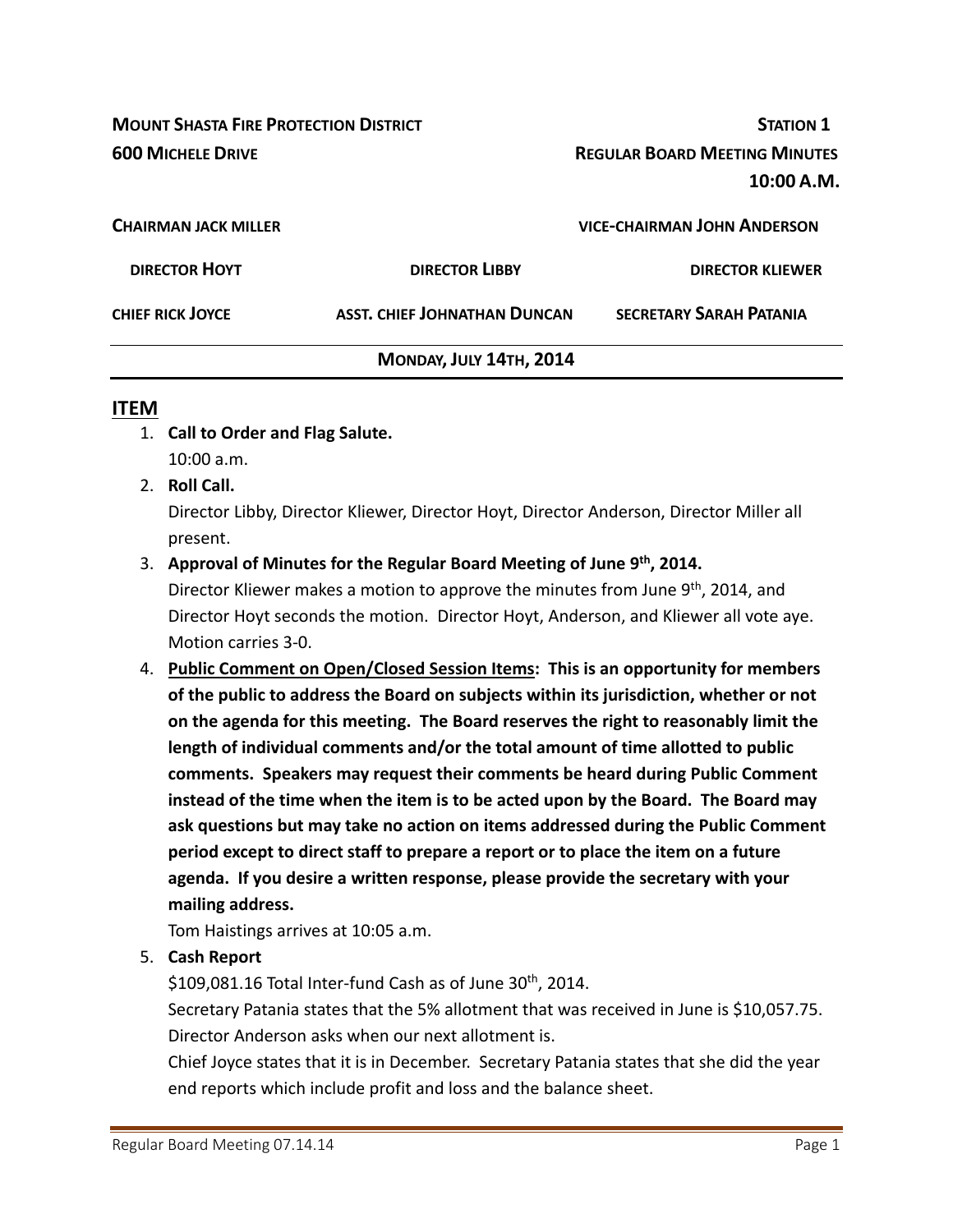Director Miller asks the Budget Advisory Committee to also review the year end reports. This includes Director Kliewer and Director Anderson. Director Anderson asks for these reports to be done on a monthly basis, but that they would report out to the Board on a quarterly basis.

Director Kliewer asks that Director Miller appoint someone on a monthly basis to review these, so that it is not a standing committee.

Director Miller appoints Director Kliewer and Anderson to review the year‐end reports. Director Anderson feels that we need to watch the budget closely since we will not have an allotment until December.

#### 6. **Old Business and Board Directives from Previous Meetings**

## 6a. **Discussion and Possible Action of IRS Payroll Tax Issues that occurred in 2002‐ 2004.—Chairman Miller/Secretary Patania**

Chairman Miller turns this over to Secretary Patania. She reviews the handout that she prepared from her meeting with Logan Castle on 07/10/14. (See attached handout). Secretary Patania asks if the Board wishes, that she can continue working on this now that she has had direction from Logan Castle. She also notes that Aiello, Goodrich, and Teuscher had copies of paperwork from 2004 that we did not have.

Director Miller asks if she has a direct number now to contact someone.

Secretary Patania states that she has several numbers; it just depends on the item. As far as the affidavit forms, she was advised to fill them out with the District being the owner to see if they would re‐issue them. She will have to find out from Ms. Ebejer if that is permissible.

Director Miller confirms that this is at the hourly rate of \$160.

Secretary Patania states that they only met for one hour.

Director Anderson states that we had a maximum of four hours.

Director Miller asks if it would be advisable to have a second meeting.

Secretary Patania states that she would like to proceed with the advised items, and then if she gets stuck she can contact Logan Castle again.

Director Miller states that this sounds fine.

## 6b. **Discussion and Possible Action on extending the borders of the MSFPD, with a report from LAFCO regarding District Boundary adjustments.—Director Libby**

Director Libby states that we are going to pursue areas within our boundaries. This includes Quail Meadow and Plum. These are about 15 properties. He is going to meet with Mr. Plucker from the County Planning Department. He then asks that if they are within our boundaries already, do we need to get the boundary lines adjusted. Director Miller asks if there are any new homes coming in the area. Director Libby states that these should come up on the plot map.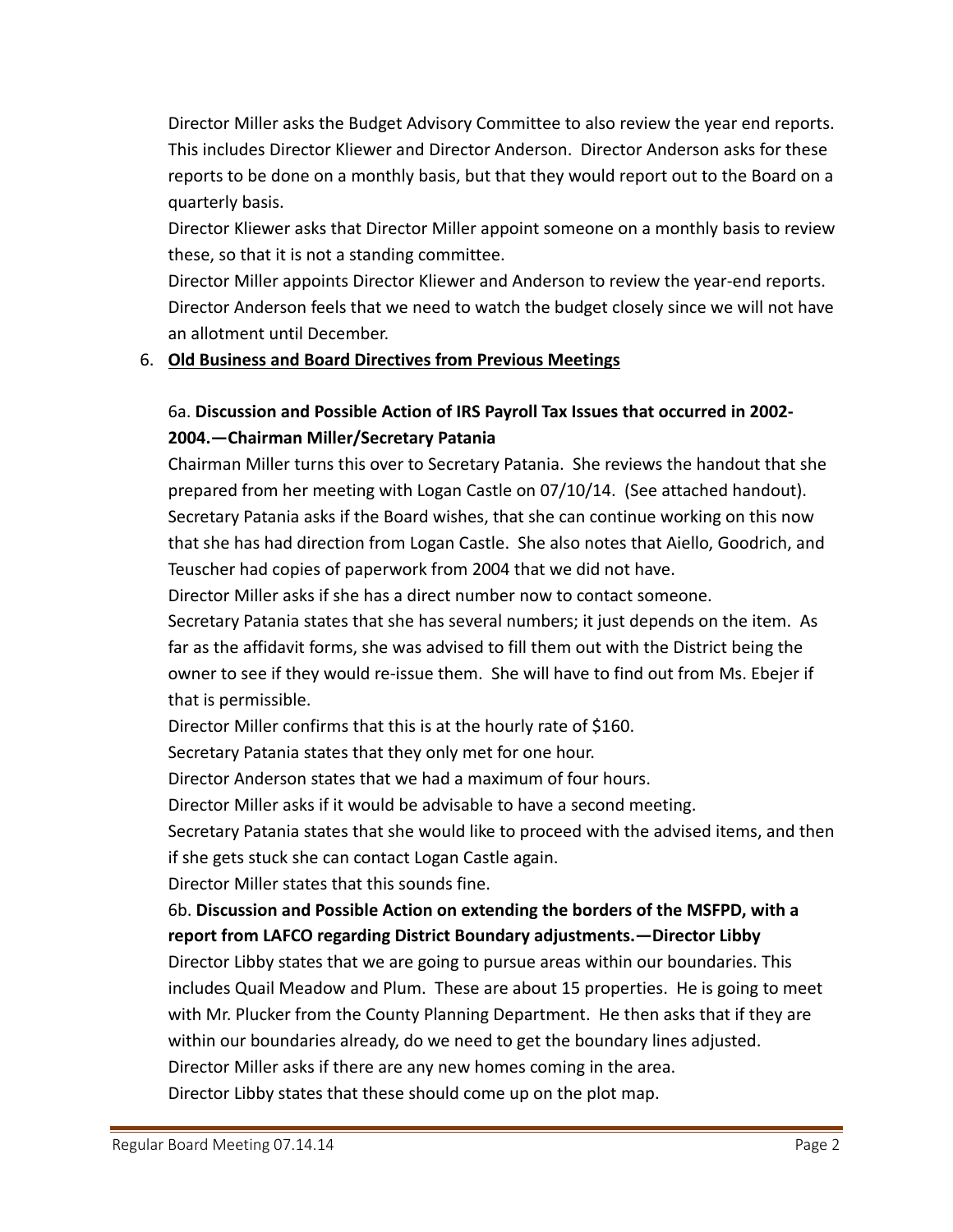Chief Joyce states that he will be informed that it changes from property to an improved property.

Director Anderson asks if there is any value in going past this.

Director Libby states that we need to look at how many parcels are actually involved. There were only a half‐a‐dozen homes outside of the boundary, such as at the end of Hill Rd. He is not sure how much it costs. The cost may outweigh the benefit. The ones that he has already mentioned are within our boundaries, and we need to find out if we can just add them, or if we have to go through a process.

Chief Joyce doesn't just want to add them. He is waiting on information to see if we can. Director Libby confirms that there are 26 homes.

Director Kliewer confirms that this could be an increase of \$18 per property. Director Libby states that this is correct.

# 6c. **Discussion and Possible Action on progress regarding Stale‐Dated Warrants. Quarterly Review—Secretary Patania**

Secretary Patania states that we did receive our quarterly review from Orlyn, and there were only three checks on the list this time. She sent out the affidavits', and received them all back and sent them to the County for re‐issue.

Director Kliewer asks if these are the only ones left besides the IRS.

Secretary Patania states that these are new ones from this quarter.

Director Libby asks who the three checks were to.

Secretary Patania states that one was to a volunteer who is no longer with the department, another was to a Director, and one was to Edward Jones.

Director Libby asks about the one to Edward Jones.

Secretary Patania states that it was found in a file and returned to the County. Director Libby asks if they really have to re‐issue them. Can't we just send it to Edward Jones to cash?

Secretary Patania states that it is the County, and their policy.

# 6d. **Discussion and Possible Action on reviewing method of payment to volunteer firefighters.—Director Kliewer/Secretary Patania**

Secretary Patania asks through the chair to comment on this.

Director Miller gives her the floor.

Secretary Patania reads an email from Bob Cummins. (See email) The gist is that even though it is \$7 per call, it will not be a problem for minimum wage. This will still be done once a month, and she has separated out the payroll into another folder so that they can see the stipends, as well as the taxes for these items.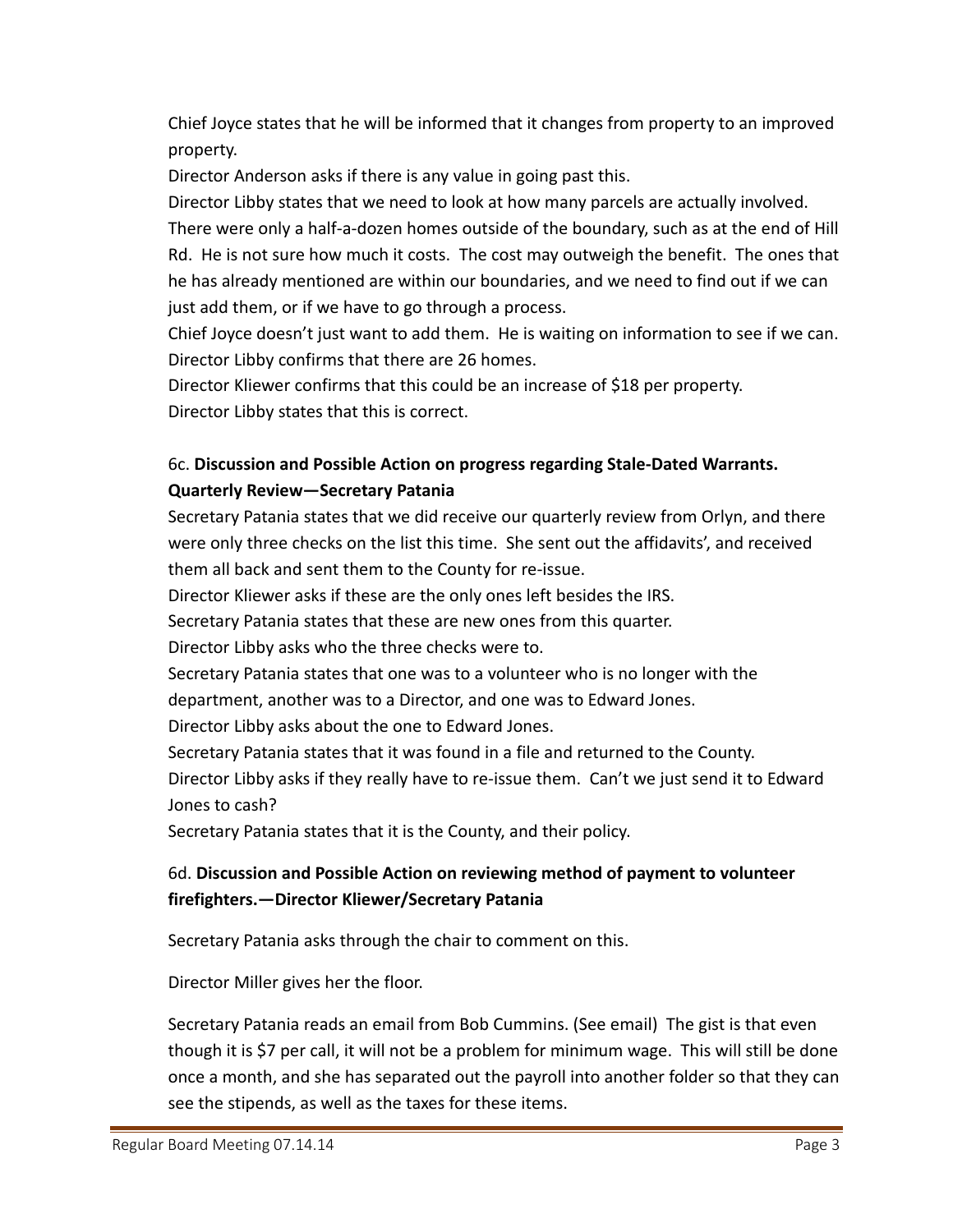6e. **Discussion and Possible Action on purchasing building protection posts as recommended by Risk Safety.—Director Libby—**Director Libby states that we put posts out front in front of the building. During our safety meeting we thought that we should do them the whole length of the building.

Director Anderson asks if we would contract this out.

Director Libby states that we would do it. The length of the building would be 15 posts‐ need \$937. During our meeting at the city, Matt Melo said that we could get a 20 foot post through the city, and then they could be cut through the public works department. This would be \$188.78 at about \$31 per pipe. It was suggested from the Asst. Chief that we have the City come out with a vacuum that comes out and makes a hole. The city stated that they would do this for free.

Director Miller asks what the diameter is of the pipe.

Director Libby states that it will be 4". It is the same size standard pipe as you would see elsewhere. He asks the Board if we just want to do it in front of the generator, or the whole length of building.

Director Anderson thinks the whole length of the building would be good.

Chief Joyce asks Tom Haistings who does the snow removal if we want to do parking bumpers or posts.

Director Kliewer has a question.

Director Miller gives Tom Haistings the floor from the audience.

Tom Haistings asks if he looks at plastic.

Director Libby just looked at steel because he likes the look of it.

Tom Haistings has a question into an engineering firm to see what is standard.

Director Kliewer asks if the posts will restrict any future maintenance.

Director Libby states that Tom Haistings has a call in, and we will wait to see. He also spaced them out about four feet. He went to other businesses to see what other companies had.

Director Miller recognizes Tom Haistings.

Tom Haistings states that 15 posts seems like a lot.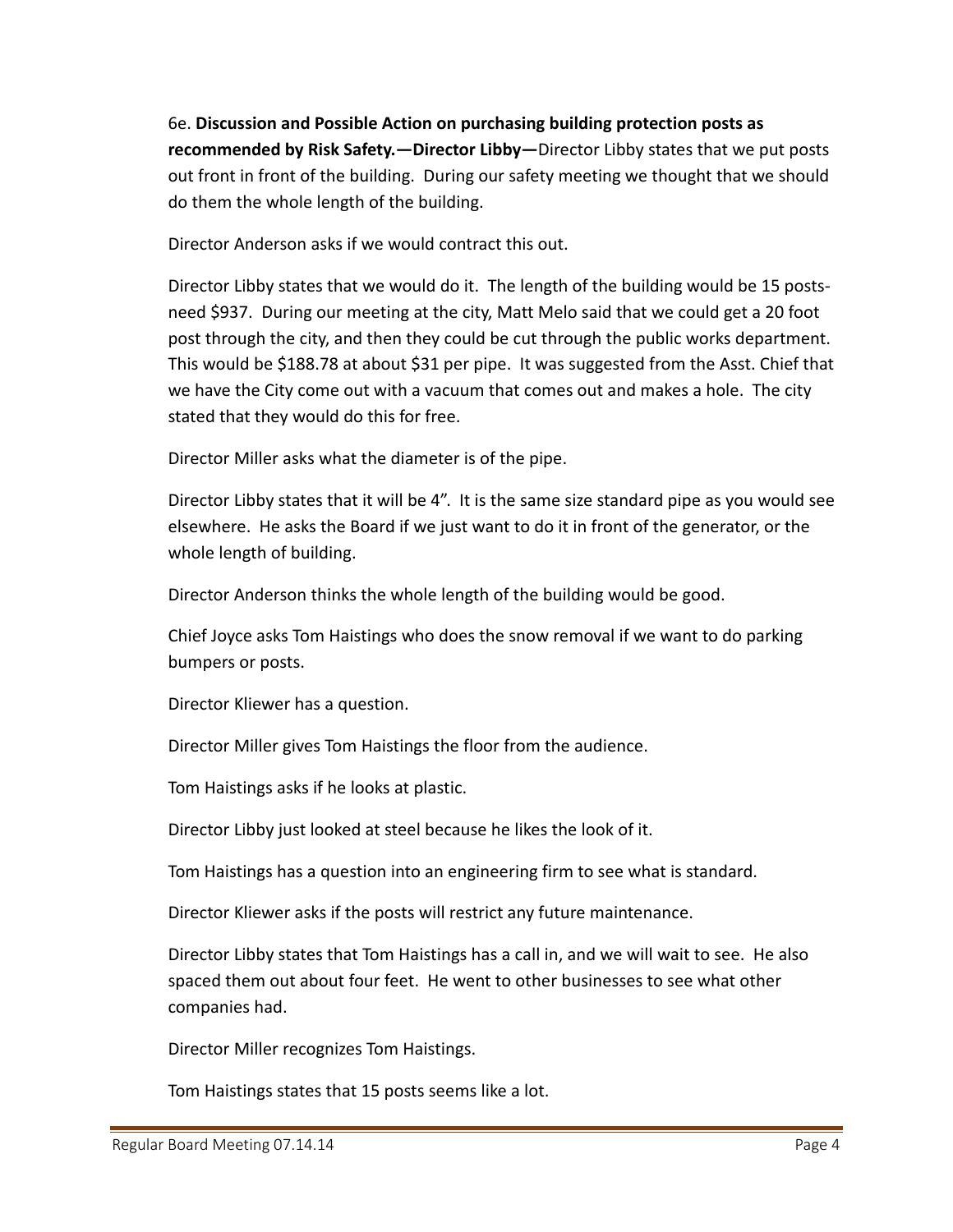Director Miller asks about the cost of concrete.

Director Libby states he was just getting a price on the posts at this time. He asks if we want to do the length of the building, or just around the generator.

Director Miller asks if it was suggested to do the whole building.

Director Anderson states that we should look into bumpers.

Chief Joyce states that he can look into it.

Director Libby states that he can get a price in Redding.

Director Miller asks about the diameter on the four inch pipe.

Director Libby confirms that each post was the same diameter.

Chief Joyce states that we also need to put one next to the conex box to block the propane for the generator.

Director Libby measured this area also.

Director Miller is concerned about what happens if we extend the building.

Chief Joyce states that we would have to redo the whole roof line, so that if we decide to expand he would go back behind the building rather than the alternative.

Director Kliewer thanks Director Miller. He personally likes the entire building being covered. You can't see the bumpers when the snow is under there, but you can see the posts, and it would look cleaner.

Director Libby states that they would be four feet above the ground, and four feet below. He asks for his direction.

Director Anderson motions that we carry this in to next month's agenda. Director Hoyt seconds the motion. The motion carries with full board participation.

Director Libby is directed to continue his research on both options, and then they will make a decision at next month's Board meeting.

Tom Haistings makes a recommendation. He states that well casing might be less expensive. Railroad steel is 136 pounds a yard.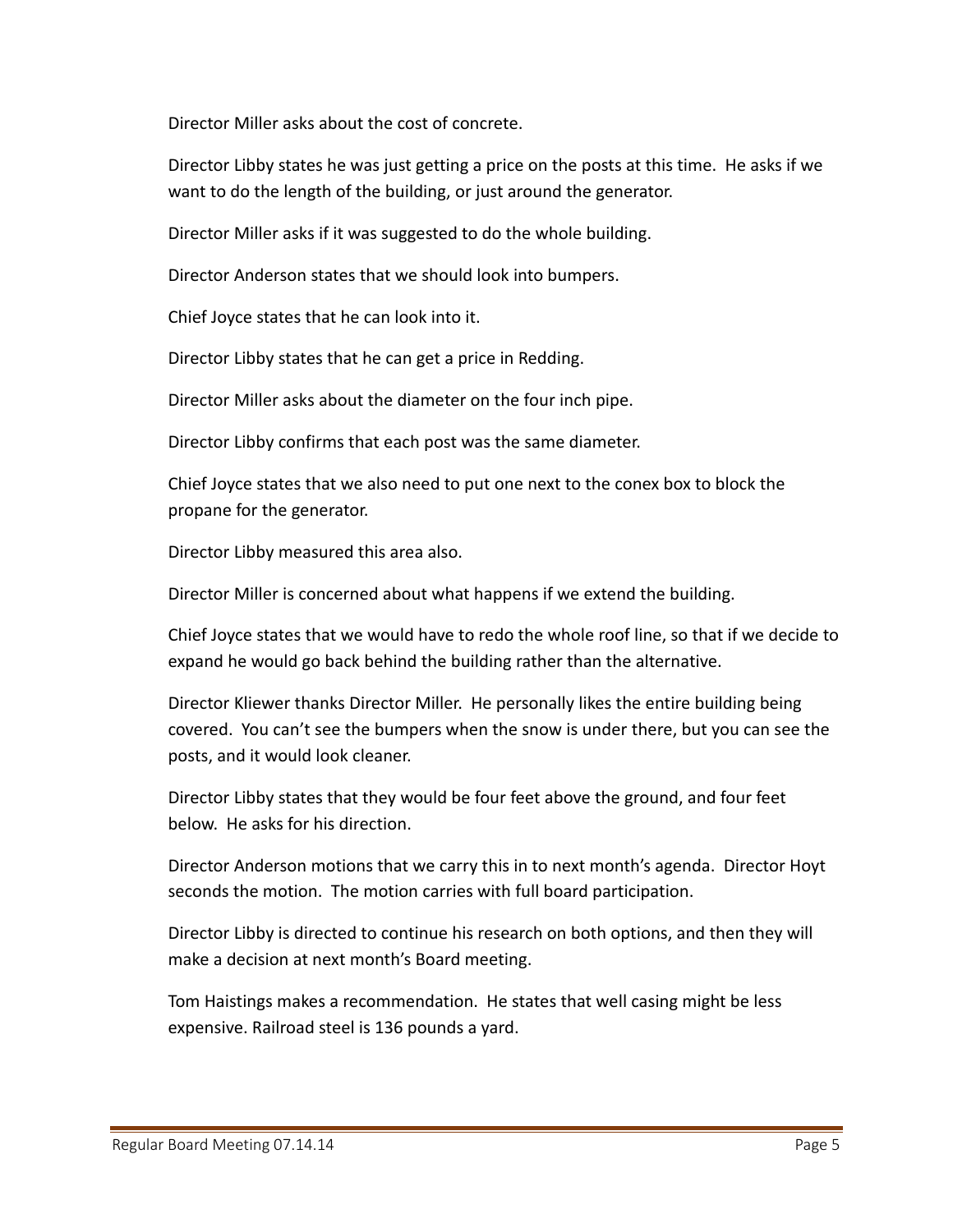#### 7. **NEW BOARD BUSINESS AND POSSIBLE ACTION**

## 7a. **Discussion and Possible Action on reviewing budget status for FY 2014/15.—Chief Joyce/Director Anderson/Director Kliewer**

Director Anderson asks if we have already covered this.

Secretary Patania states that this was put on the agenda at his request. After reviewing that we are in the accrual period, and that phase three is being entered up at the county, we need to approve the budget at the August meeting so that we can finalize it before it is due in early September.

Director Kliewer states that we have accomplished this during the cash report. We also have our summer employees, and it is time to review how this all looks since we do not receive another allotment until December, with the monies we have. He requests that we leave this on next time so that the committee can report.

Director Miller asks for any other comments.

# 7b. **Discussion and Possible Action to review and amend conflict of interest policy as requested by the County Clerk's office.—Secretary Patania**

Secretary Patania states that Colleen Setzer asked that we update our policy, and it looks like all we need to do is update existing roles. She asks for the Board to let her know if anyone else needs to be added to the worksheet. There is a "How to Review the Conflict of Interest Policy" in the packet. This is the sheet they work off of for the form 700.

Director Libby motions to accept the worksheet, and Director Anderson seconds the motion. The motion carries with full Board participation.

## 7c. **Discussion and Possible Action on Reviewing the 2014 Special Assessments, County Indemnification Agreement, and Board Signature Page.—Chief Joyce**

Chief Joyce went through the current special assessments and shows that all we need is a sheet with Board signatures. We only had a few new buildings that went up, and a few parcels that split. These are due August  $8<sup>th</sup>$ , which is why we are doing this now.

Director Anderson confirms that we need signatures today.

Secretary Patania states that we have an agreement for tax collection from the County Auditor in addition to the regular signature page, and both need to be signed.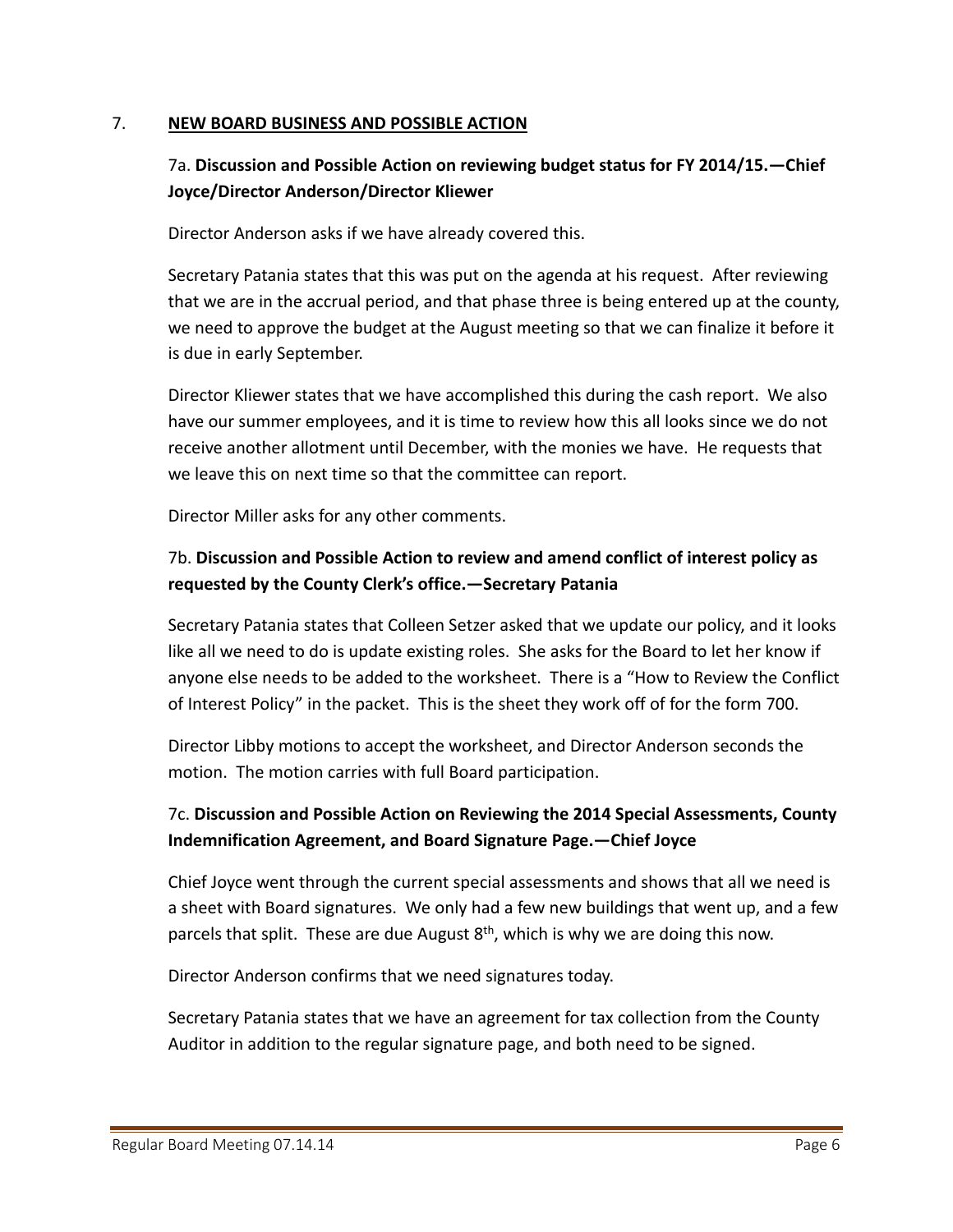Director Anderson makes a motion to approve the forms. Director Hoyt seconds the motion. The motion carries with full Board participation.

Director Miller asks for a copy of the items he has signed.

Director Libby brings attention to item #2 on the agreement for collection of special taxes, and thinks that they could add another piece of paper showing that other parcels that have not been previously included in the tax and that according to their document we can add it. At least the county will have it, and it will show that we are looking to add these parcels. The assessor would be able to look at it and confirm or deny.

Director Miller confirms that the deadline is August  $10<sup>th</sup>$ , and states that this is a good idea.

Director Libby asks Chief Joyce to add the parcels on Plum and Quail Meadow, per the agreement.

Chief Joyce asks to have his map back so that he can review it.

Director Kliewer states that if it works, we will save a year. Our district is responsible for discovering who needs to be added, and these parcels are not there. If we don't do our homework, we don't get the tax.

Director Anderson states that these areas are not paying at all.

Secretary Patania asks if we need to amend the motion.

Director Libby states that this is just necessary business. He will contact Mr. Plucker at the planning department.

Director Miller asks Director Libby to report on this at the next Board meeting.

Director Anderson motions to approve, and Director Hoyt seconds the motion with full board

## **8. The next regular scheduled Board Meeting is August 11th, 2014.**

## **9. Chief's Report and MSFPD Information Report to the Board—Chief Joyce**

Chief Joyce introduces Nick Steffen, the newly hired seasonal, to the Board. The Board welcomes Nick Steffen.

Chief Joyce then reads from the Chief's Report. (See Chief's Report for June) He states that we have lost some volunteers.

Director Millers asks if this is because of fire season.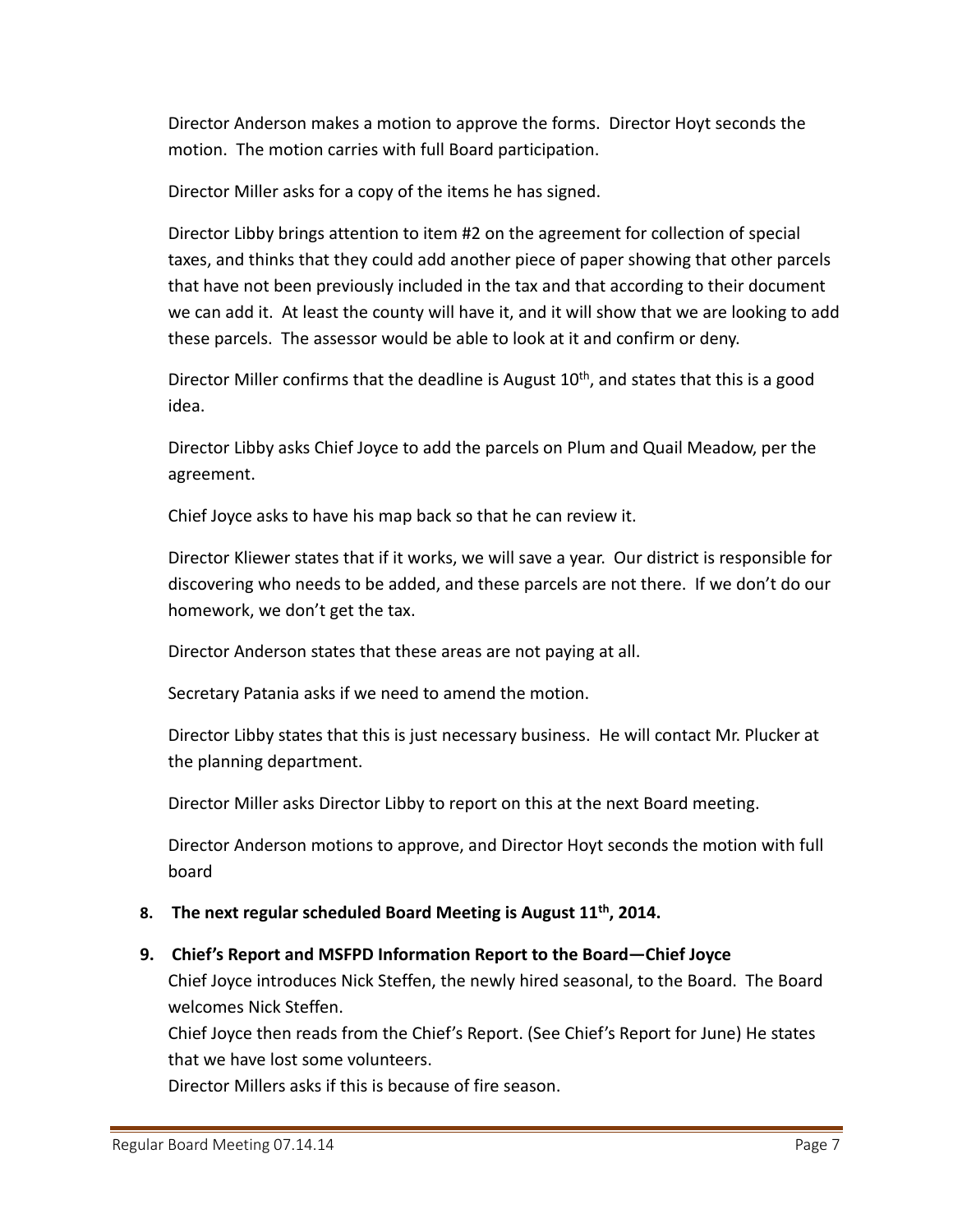Director Anderson asks if this is critical.

Chief Joyce states that out of the four volunteers (3.6), two of those have been hired as seasonal employees. He agrees that this is pretty critical. The City is going to hire two seasonal employees, and they have only had one responder.

Director Anderson asks if there is a volunteer campaign. Perhaps they could do this with an organized function.

Chief Joyce states that this is why we have auto and mutual aid.

Tom Haistings states that if it is that bad, then we will have help from North County also. People are not volunteering right now in any capacity. He did not have many volunteers for the 4<sup>th</sup> of July.

Assistant Chief Joyce states that it is hard to get volunteers.

Chief Joyce states that a volunteer has all the training requirements that a paid firefighter does. It is 180 hours every year. The 3 hour training on Wednesday barely covers it. This is only if they attend all four trainings a month. Those that have other jobs have a hard time volunteering.

Director Anderson comments that this is worrisome.

Tom Haistings adds that there is always something to be done. They have even had the Secretary attend a call to do the scribe work.

Director Anderson states that they have many medical calls.

Chief Joyce states that you have to have First Responder training to be on the fire department. The lack of volunteers is the same everywhere you go. He thinks it is the new generation.

Chief Joyce continues that he training information is going to be coming from Asst Chief Duncan. He reports that they did the Eric Hall drills. This is a wildland refresher which includes hose lays, etc…forest service, Cal Fire and other agencies come together in one training.

Director Miller asked if they did a demobilization.

Chief Joyce confirms that this is correct. But they had the same issue with being short‐ handed. There were 8 volunteer engines. The next day there were four. The MSFPD also participated in their Canterra Loop drill, which was renamed the "river incident." A hazmat team came out of Redding. The first two hours was beneficial to them. They got to do some decon. They will cover the  $4<sup>th</sup>$  of July next month, but it went pretty well. Chief Joyce and Chief Melo are still working on the MOU between the two departments. They are going away from the JPA, and are going towards an MOU. The meeting this Thursday is to go over how to word it. The City and District do not want to combine budgets, which is what a JPA does.

Director Libby thinks this would not be a good idea.

Chief Joyce states that legally a District could take over a City, but not vice‐versa.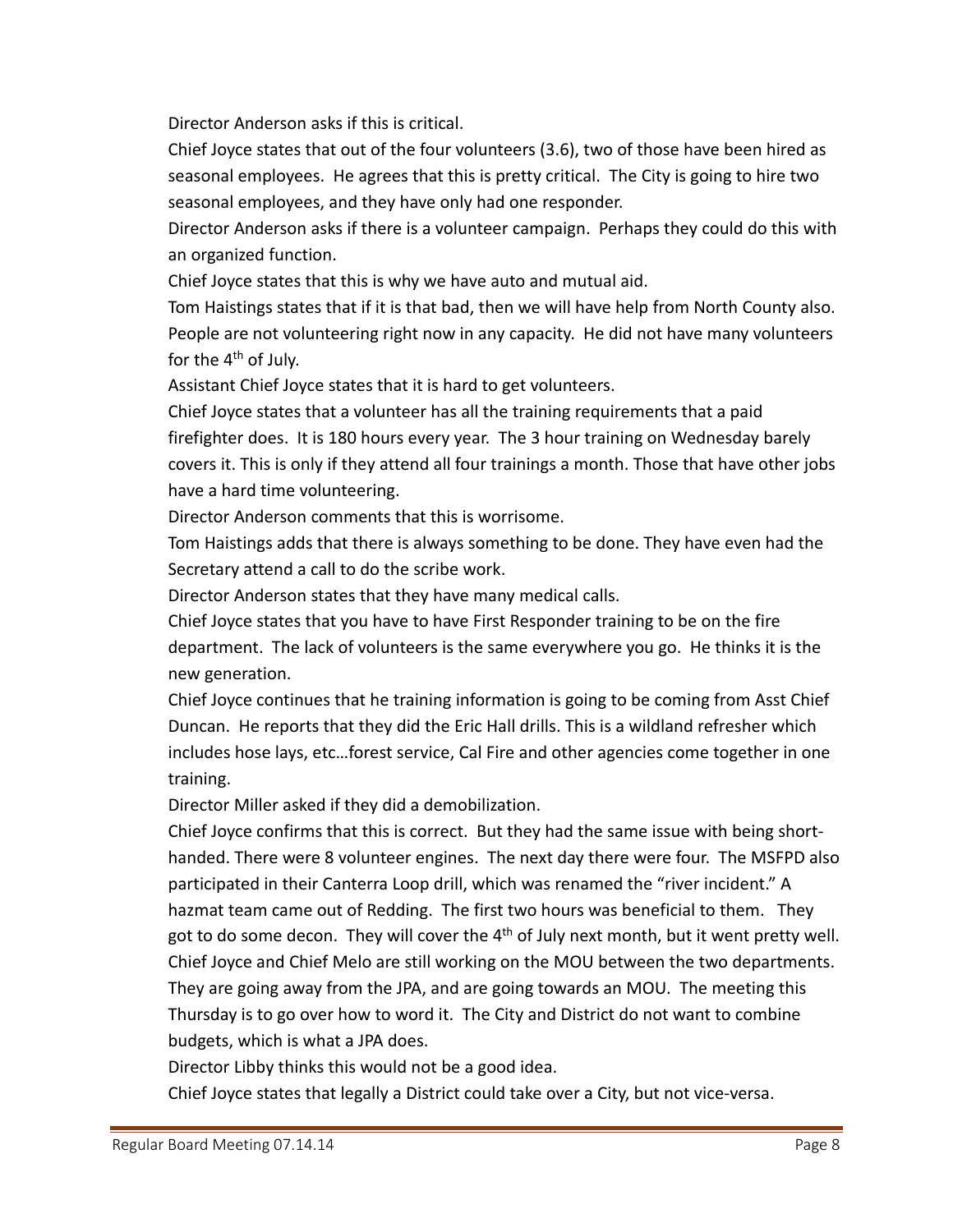Director Libby states that we are a state agency. We are the lead agency. Someone can contract with us, but not the other way.

Chief Joyce states that we just want jurisdiction in each other's areas.

Director Kliewer states that in the JPA you are forced to respond. Is it still a choice if we do the MOU?

Chief Joyce states that it is just like an auto‐aid agreement.

Director Kliewer is concerned about the budget becoming more limited, or that they would be forced to respond to calls. When the leadership changes the agreement still needs to work. He states that we do not want to combine. You don't want to be legally bound if the leadership should clash for some reason.

Director Anderson confirms that the JPA requires combining.

Director Libby states that the city likes our sleeper program, and our seasonal program. Chief Joyce states that we are trying to combine our program. He would like to get everyone out of Station #2, because it is not up to code. The agreement would be one that either entity could get out of with notice.

Tom Haistings states that he needs to know who is covering him on a piece of equipment.

Chief Joyce clarifies that the workers comp follows the volunteer, and the liability follows the engine.

Director Anderson asks who the meeting is with on Thursday.

Chief Joyce states that it is with Mark Marshall from Golden State Risk Management. Tom Haistings is recognized by the chair, and he states that he just does not want us to be paying duplicate workers comp bills.

Chief Joyce states that this will take a little time to be ironed out. They are dispatching us as one department. He confirms with Secretary Patania that they have talked to Brian Morris about this. Once they meet with Mark Marshall, they will follow up. He will bring it up next time in his report.

Chief Joyce also confirms that we are doing better with volunteers than many in the South County due the fact that we have paid people.

## **10. Discussion and Possible Action on Accepting Donations.**

None.

Director Libby states that this Saturday, the  $19<sup>th</sup>$ , is the yard sale.

## **11. Mt Shasta Fire Protection District Newspaper article—Monthly Review**

Director Anderson states that the article needs to be bigger to reach more people.

#### **12. Fund Transfers**

Director Anderson motions to approve the funds transfer, Director Libby seconds, and the motion carries with full board participation. (See funds transfer for 07.14.14)

**13. Payment of the Bills**